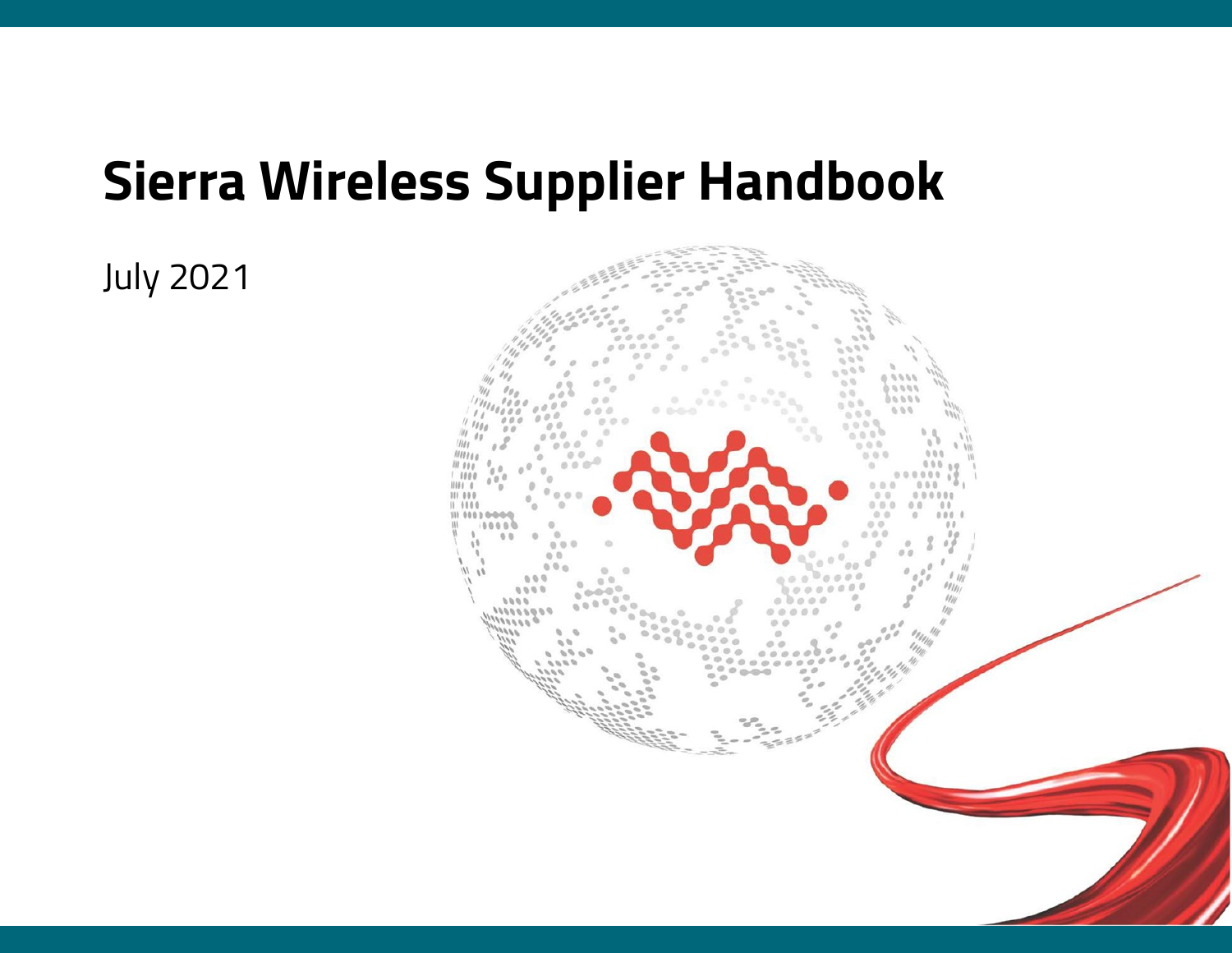

### **TABLE OF CONTENTS**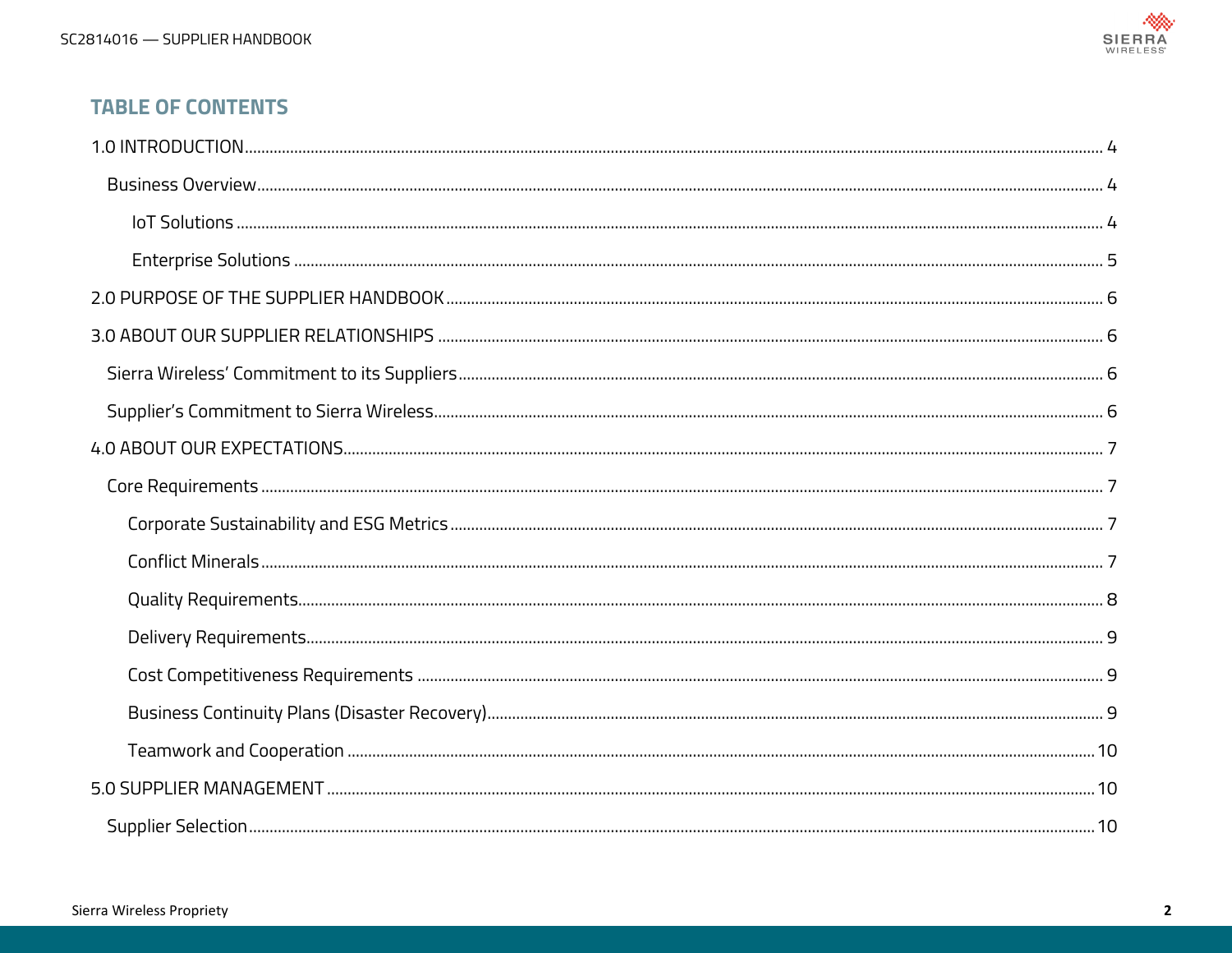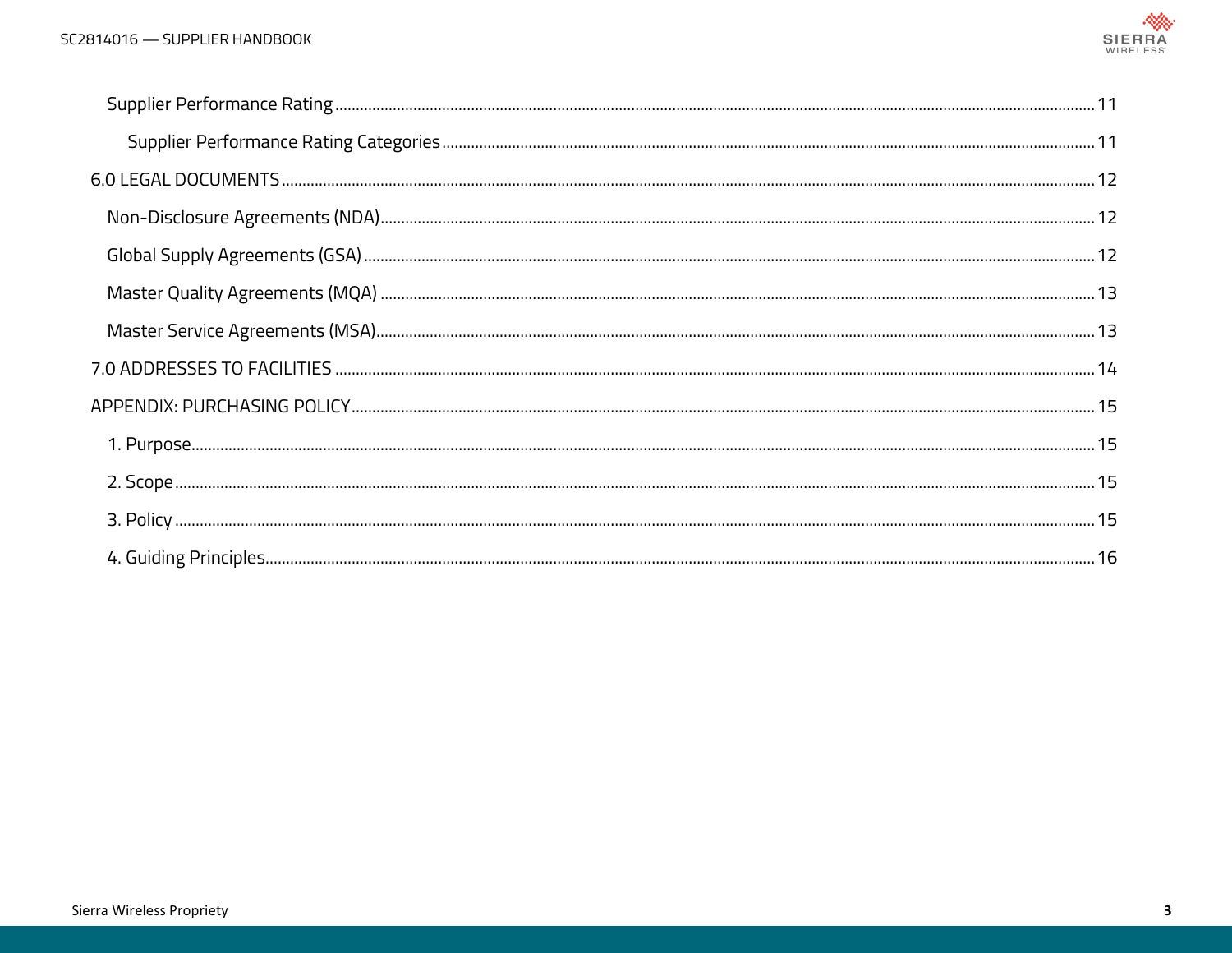

# <span id="page-3-0"></span>**1.0 INTRODUCTION**

### **Business Overview**

Sierra Wireless (NASDAQ: SWIR) (TSX: SW) is a leading Internet of Things ("IoT") solutions provider. Founded in 1993, the company is headquartered in Richmond, British Columbia, Canada and services a global market for its products. By combining edge devices, connectivity services and cloud software into simple, integrated IoT solutions, we enable organizations to unlock value in the connected economy.

We provide a full suite of IoT connectivity services to support our range of connected devices, including:

# **IoT Solutions**

Our IoT Solutions segment includes our cellular wireless IoT module solutions, Octave edge-to-cloud solution, IoT connectivity services and embedded broadband solutions.

#### **Cellular Wireless IoT Modules**

Sierra Wireless' world-class and market leading portfolio of cellular wireless IoT modules provide Original Equipment Manufacturers (OEMs) with 4G LTE, 3G/2G, LPWA, Wi-Fi, Bluetooth and GNSS connectivity with simple, scalable and secure solutions that accelerate product development and deployment. This portfolio of secure IoT modules feature built-in edge-to-cloud connectivity and both cloud and industrial APIs.

#### **Octave™**

Octave is our all-in-one edge-to-cloud solution that enables customers to securely extract, orchestrate, and act on data from their equipment to the cloud. With Octave, customers can focus on their data, simplify IoT application development and de-risk their IoT deployments.

#### **Connectivity**

We offer Smart Connectivity and Enhanced Carrier Connectivity options to simplify how our customers connect and manage their deployments. Both services leverage Sierra Wireless' 24/7/365 Global Network Operation Center ("GNOC") and our partnerships with more than 600 networks in more than 190 countries.

#### **Embedded Broadband**

Our Embedded Broadband segment is comprised of industrial-grade modules that provide unprecedented speed, bandwidth and network performance for connecting to the world's 5G and 4G networks. These high-speed modules are typically used in mobile computing and enterprise networking markets.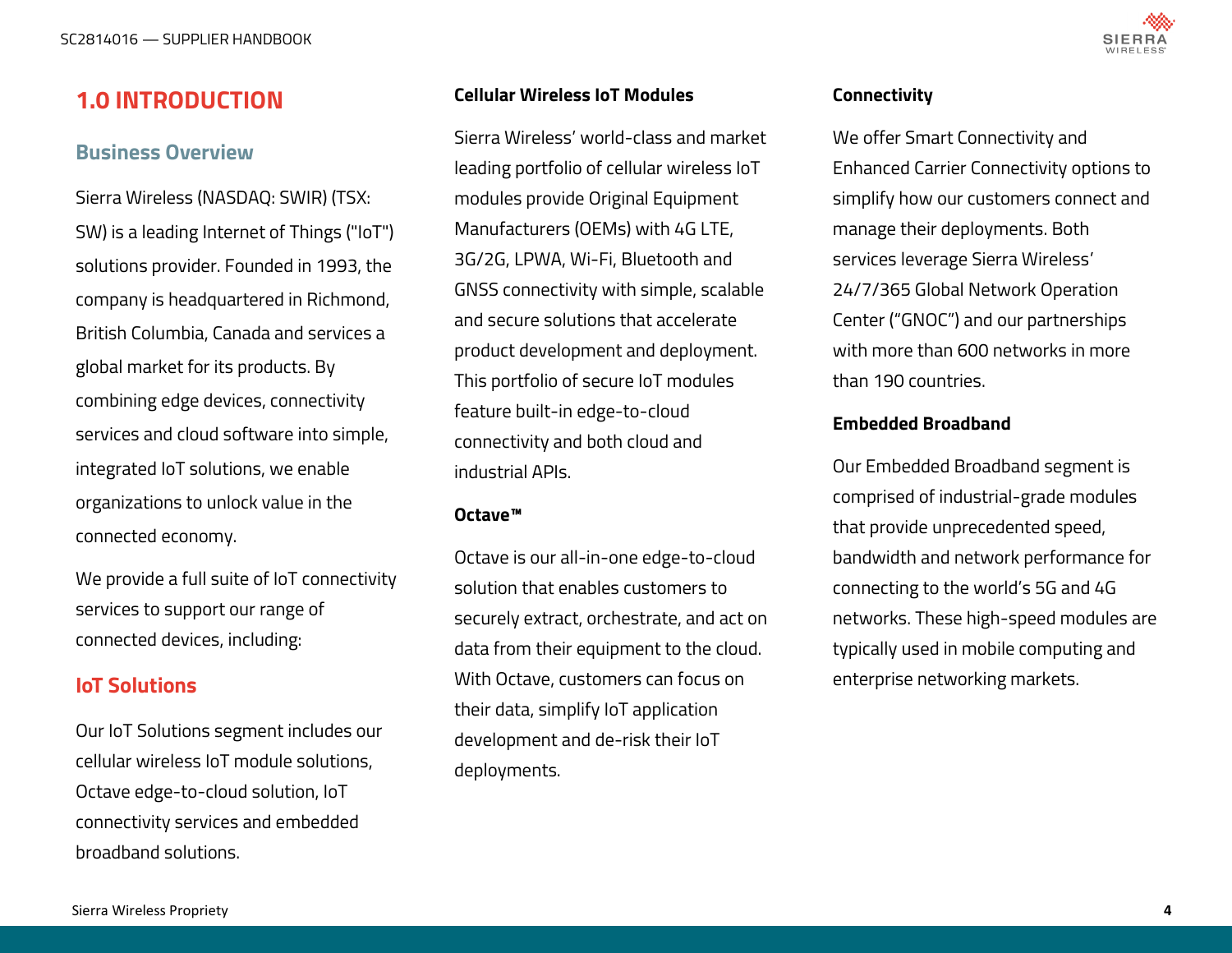<span id="page-4-0"></span>SC2814016 — SUPPLIER HANDBOOK



# **Enterprise Solutions**

Our Enterprise Solutions include our range of Sierra Wireless AirLink® routers, IoT gateways, IoT applications and advanced network management, managed connectivity services, and mobility applications. Public safety, transportation, energy, industrial, retail and financial customers trust our networking equipment for reliability and performance. We have a broad range of cellular gateways and routers complemented by our cloud -based services and software for secure management.

#### **Gateway Solutions**

Our gateway solutions address a broad range of market applications within the mobility, industrial, and enterprise market segments. Our products are known for their technical capability and high reliability in mission -critical applications. These gateways leverage our expertise in wireless technologies

and offer the latest capabilities in long term evolution ("LTE") networking, including wireless fidelity ("Wi -Fi"), Bluetooth, Global Navigation Satellite System ("GNSS") and FirstNet.

#### **IoT Applications**

Within our IoT Applications division, we offer market ready IoT solutions including asset and fleet tracking, offender and remote monitoring and alarm communications. These solutions and services also benefit from our IoT cloud platform services, which customers can use to help connect devices to mobile networks, manage their devices and build new IoT applications.

#### **Managed Connectivity**

Our managed connectivity solutions provide customers with reliable and secure wireless broadband connectivity when and where they need it, by combining our industry -leading hardware portfolio with multi -network connectivity access.

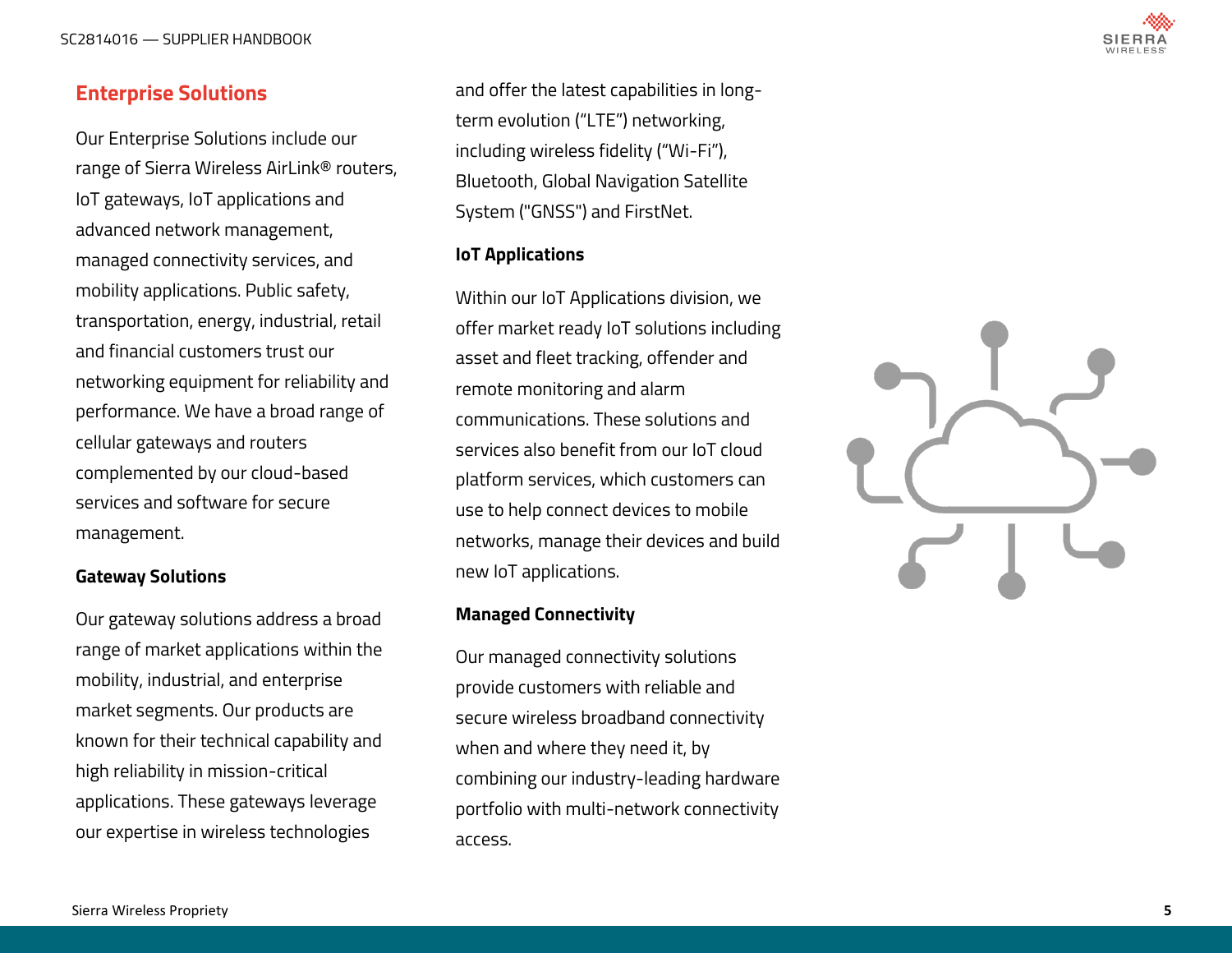# <span id="page-5-0"></span>**2.0 PURPOSE OF THE SUPPLIER HANDBOOK**

The purpose of this Supplier Handbook is to assist our suppliers in understanding Sierra Wireless' business environment, policies, objectives, values, and expectations which drive our Sourcing, Purchasing, and Supplier Quality organizations. Suppliers who help us meet our objectives, share our values, and respect our policies have a greater opportunity for a mutually beneficial relationship. We are committed to being widely recognized as the Trusted Partner by leading global enterprises and OEMs. As such, we expect a similar commitment from our suppliers. To assure an understanding of Sierra Wireless' requirements by our supplier base, we have outlined them in this Supplier Handbook. The Supplier Handbook lays out the behaviors and performance requirements that our suppliers need to demonstrate for long term success in our mutual relationship.

We look forward to working together in this endeavor!

# **3.0 ABOUT OUR SUPPLIER RELATIONSHIPS**

The information provided in this section discusses key aspects of the relationship between Sierra Wireless and its suppliers. A thorough understanding of this section and the Purchasing Policy provided for reference in the appendix to the Supplier Handbook will aid suppliers in their dealings with Sierra Wireless and in better understanding the section titled "About our expectations" which deals with requirements.

# **Sierra Wireless' Commitment to its Suppliers**

- 1. To treat suppliers with fairness, courtesy, respect, and as business equals
- 2. Respect confidential information and proprietary rights
- 3. Make decisions after thorough consideration
- 4. Meet our professional commitments
- 5. Carefully consider suppliers' continuous improvement proposals
- 6. Provide feedback regarding suppliers' performance and improvement opportunities
- 7. Be attentive to supplier needs

# **Supplier's Commitment to Sierra Wireless**

- 1. Meet your professional commitments
- 2. Respect confidential information and proprietary rights
- 3. Understand Sierra Wireless' requirements and environment for the application of goods and services you provide
- 4. Demonstrate your organization's commitment to our business
- 5. Recognize all Sierra Wireless stakeholders as your customers
- 6. Proactively work to avoid and solve problems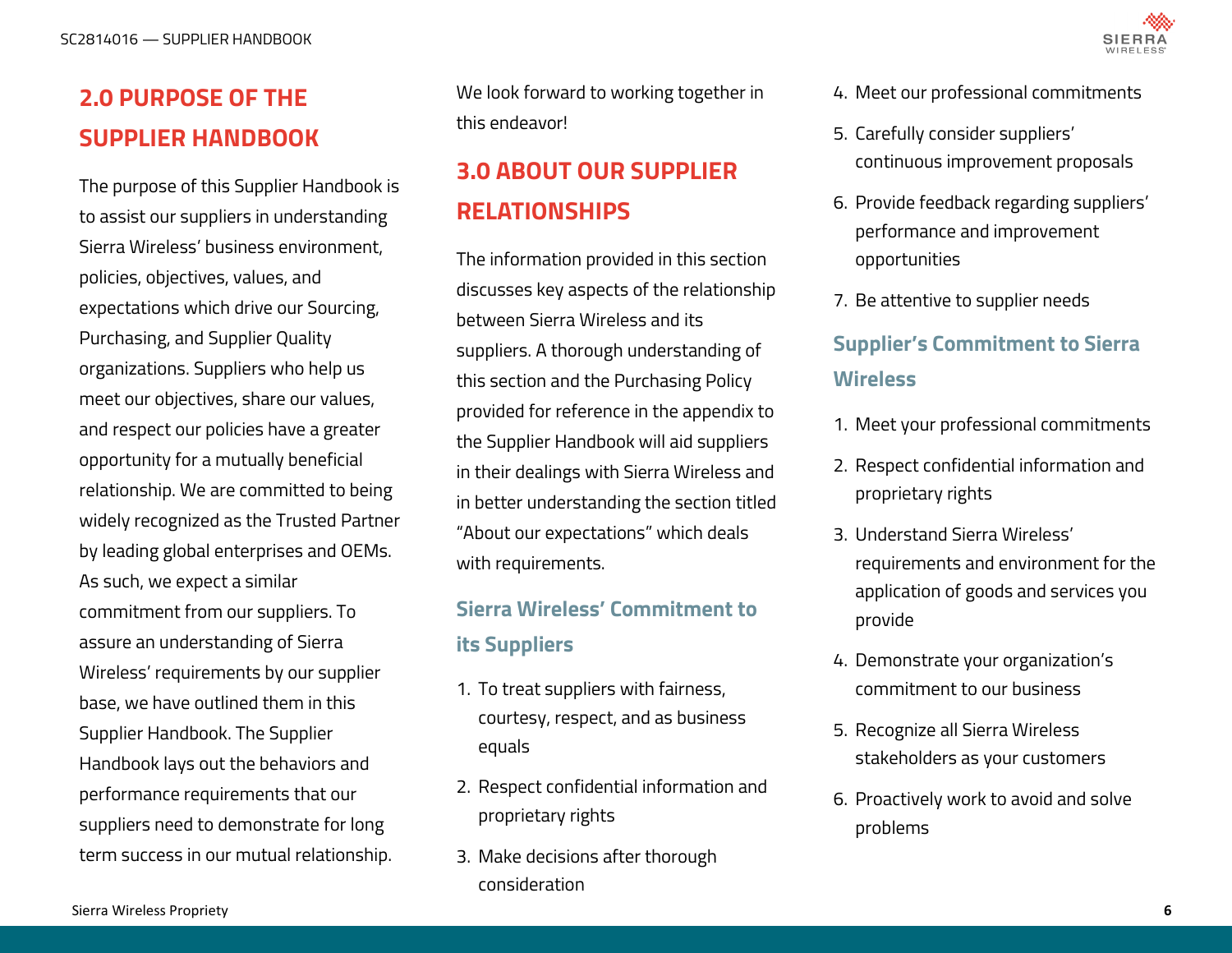# <span id="page-6-0"></span>**4.0 ABOUT OUR EXPECTATIONS**

### **Core Requirements**

# **Corporate Sustainability and ESG Metrics**

Sierra Wireless is committed to adhering to the Responsible Business Alliance's Code of Business Conduct for Ethics, Health and Safety, Labor and the Environment and participating in the Validated Audit Process of our Corporate Sustainability Management System. As such, suppliers must adhere to the [RBA](http://www.responsiblebusiness.org/code-of-conduct/)  [Code of Conduct](http://www.responsiblebusiness.org/code-of-conduct/) or, failing that, to the [Sierra Wireless Code of Business](https://www.sierrawireless.com/-/media/iot/pdf/investor/bod/code-of-business-conduct----board-approved-10mar2021.ashx)  [Conduct.](https://www.sierrawireless.com/-/media/iot/pdf/investor/bod/code-of-business-conduct----board-approved-10mar2021.ashx) Sierra Wireless supports the principle of freely chosen employment and we do not support the use of forced labour in any of its forms, including slavery and child labour.

Suppliers must be able to produce Environment, Social and Governance (ESG) metrics as evidence of their

compliance to labour, health and safety (ISO 14001), and environment legislation and regulations including but not limited to such as Rule13p-1 of the Securities Exchange Act of 1934, as amended (the "Rule") regarding Conflict Minerals, the EU RoHS and WEEE directives and REACH, Halogen-free and Prop 65 regulations.

Suppliers are required to comply with the Sierra Wireless Restricted substances requirements available on the Corporate Sustainability webpage at [https://www.sierrawireless.com/](https://www.sierrawireless.com/company/corporate-sustainability/) [company/corporate](https://www.sierrawireless.com/company/corporate-sustainability/)-sustainability/

#### **Conflict Minerals**

As mentioned above, all suppliers are required to comply with the Sierra Wireless Conflict Minerals Policy and on an annual basis to provide a report to Sierra Wireless on the status of their Conflict Minerals program along with a smelter list using the Conflict Minerals Reporting Template (CMRT) as released and updated from time to time by the Conflict Free Sourcing Initiative (CFSI). As part of its due diligence efforts, Sierra Wireless will contact suppliers for further information on the content of their CMRT and may request a userdefined CMRT or product-level CMRT, as required.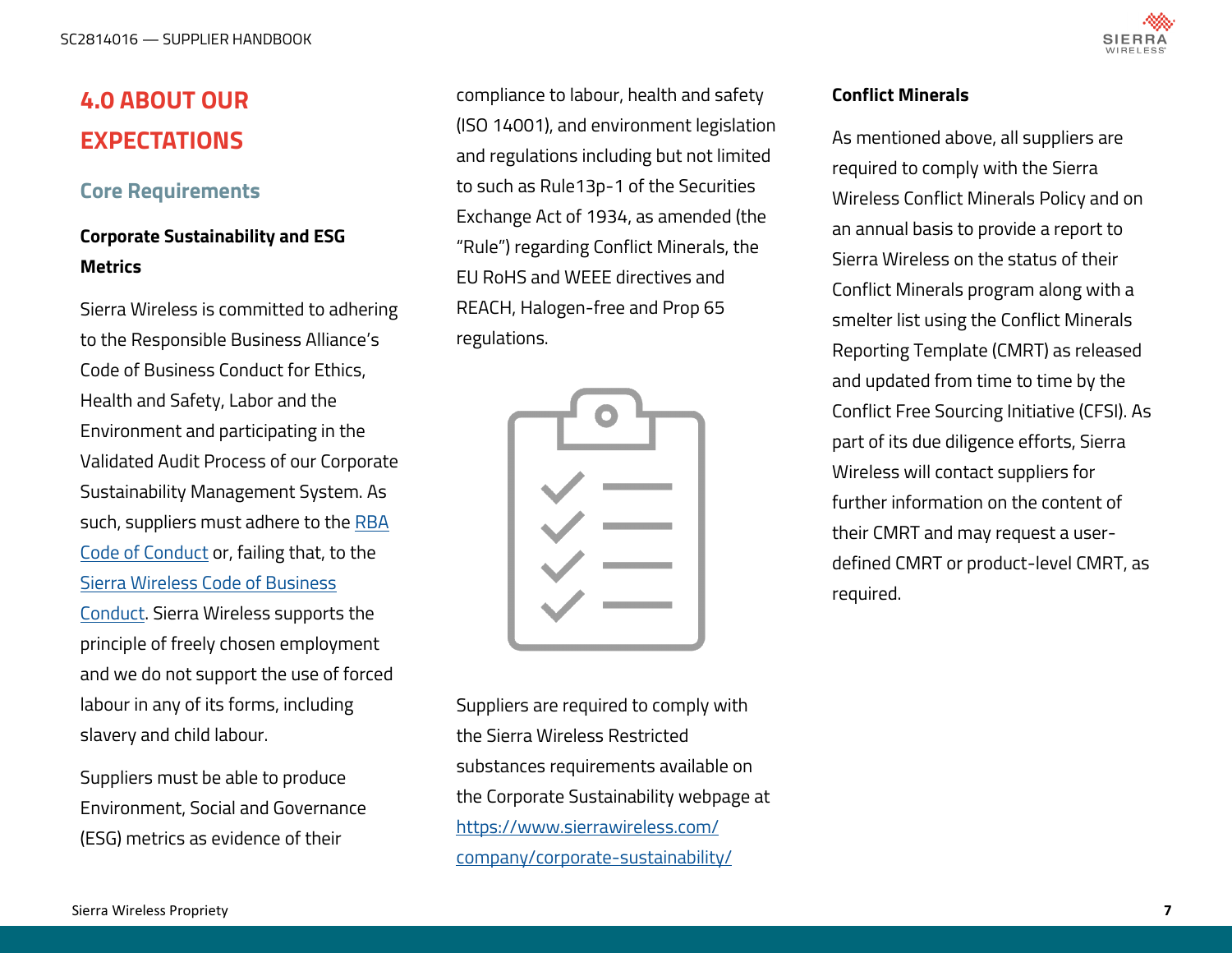<span id="page-7-0"></span>SC2814016 — SUPPLIER HANDBOOK



#### **Quality Requirements**

Sierra Wireless expects its suppliers to achieve zero defect quality performance. Suppliers must strive for a strong quality culture throughout their organization. Suppliers must have appropriate documentation outlining corporate policies and demonstrating their commitment to continuous improvement. This documentation should outline methods and policies deployed to monitor and eliminate issues at every stage of a product lifecycle, especially field problems; provide control of subcontractors; and improve cycle times and costs. The supporting quality system must fulfill the requirements of the international ISO 9001 Quality Management System Standard. Our suppliers shall maintain all quality related data (including traceability data), documents and inspection records for a period of not less than ten (10) years after delivery date. Proper identification should be applied to all deliveries

(supplier name, order reference, item reference, quantity, traceability reference, origin, harmonized code, caution labels, expiry date, as applicable).

A noncompliance waiver request must be submitted to Sierra Wireless along with the supporting information (of which the detailed risk analysis) in the event Supplier intends to deliver Items with nonconformance that Supplier has determined as having no effect on usability (including fit, form, function, reliability).

For specific components, Sierra will request the supplier to submit test samples and First Article (FAI) reports to go through the qualification process (FAI templates available upon request).

Any component experiencing any failure must be analyzed by the supplier with root cause identified and corrective action implemented even when the PPM target has been reached. Failure Analysis reports must be provided to Sierra

Wireless within 5 business days upon receipt of the failed component(s) or product(s) at the supplier's premises.

Sierra Wireless requires its suppliers to utilize the 8D problem solving methodology to address and solve product/process quality issues (template available upon request).

Any change to the components used in our products is subject to prior approval in accordance with Sierra Wireless PCN process (available upon request), Last Time Buy window of 6 months with Last Time Delivery 12 months after the change notice. Also discontinuation of any such component is subject to 1 year prior notice, Last Time Buy window of 12 months with Last Time Delivery 18 months after discontinuation notice.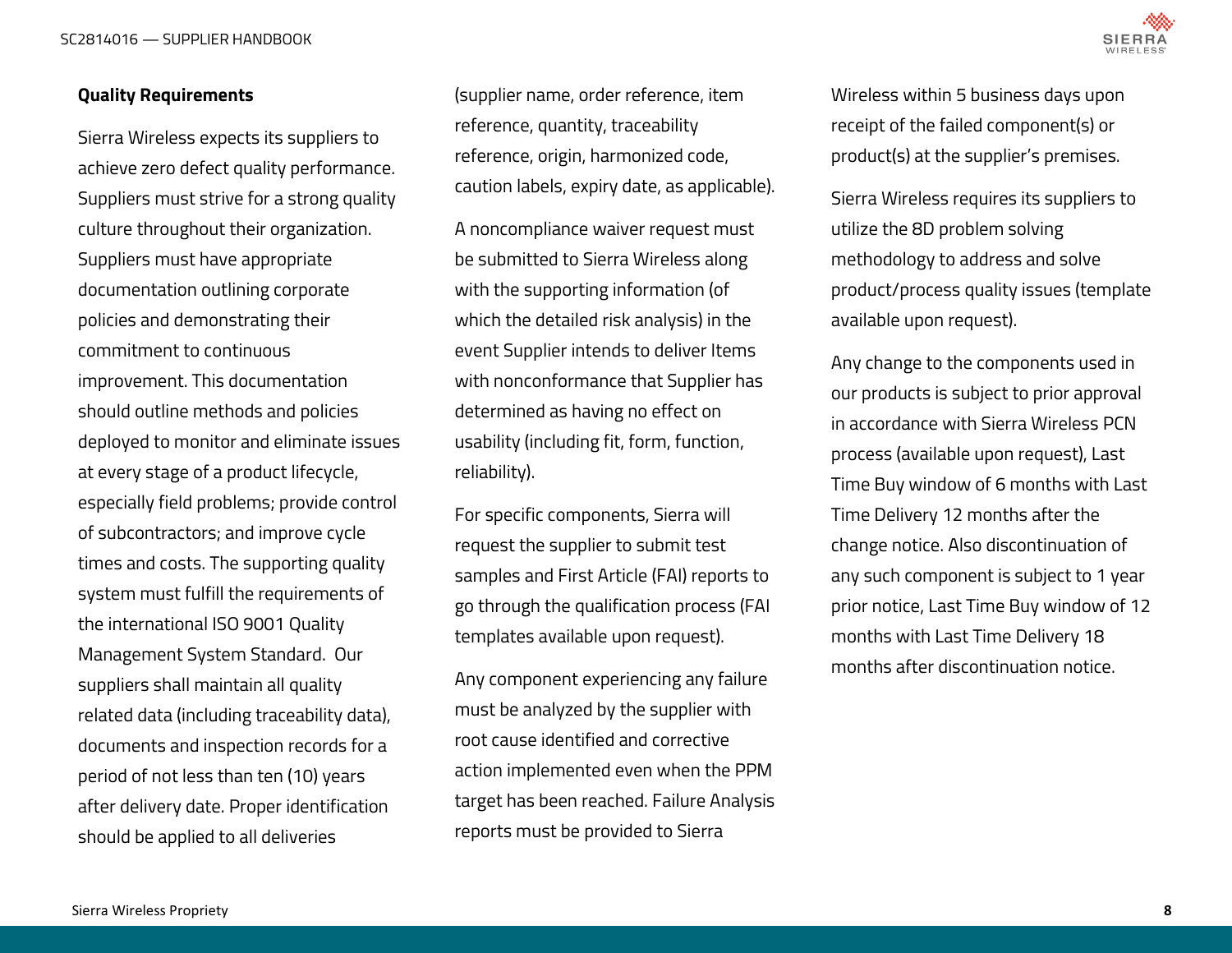<span id="page-8-0"></span>SC2814016 — SUPPLIER HANDBOOK



#### **Delivery Requirements**

100% on-time delivery to our needs is required. On time is defined as "from 3 days early to 1 day late to the agreed upon dock date". For materials shipments that exceed the expected quantity are considered as early, and deliveries of quantity inferior than expected are considered as late. Each failure to deliver on time should be analyzed and the root cause issue resolved. Efforts must be made to eliminate delivery defects (too early or too late) and optimize inventory turns.

Supplier must package products in a manner that provides adequate protection from damage during transit, handling, and storage. Sierra Wireless requires that suppliers optimize the use of packaging material in order to reduce the packaging's environmental impact as well as reduce total cost.

Supplier are to use the least expensive reliable method of shipment. If a supplier

must utilize expedited shipment methods because of late shipment or inability to meet our needs, the supplier is expected to pay for the difference between the least expensive reliable method and the expedited method.

#### **Cost Competitiveness Requirements**

Suppliers should price products and services competitively, and also drive quality and productivity improvements to create additional value/savings at least annually or more often if market conditions dictate. We also encourage our suppliers to present disruptive cost reduction opportunities related, for instance, to an alternative solution/ material or to a business model change. Suppliers must have a well-defined cost reduction program in place and share productivity gains with Sierra Wireless. Suppliers should also proactively develop technological advances and effective quality control measures to facilitate total cost reduction.

## **Business Continuity Plans (Disaster Recovery)**

In our industry it is generally not possible to switch rapidly to a completely different source of supply.

All suppliers must therefore ensure that they have analyzed the risks and planned for the possibility of an interruption in their production so that there is no interruption of supply should an unexpected event occur. Suppliers are expected to develop and maintain a Business Continuity (Disaster Recovery) Plan, regularly reviewed/updated and include proactive preventive measures to ensure that unexpected events will affect the smallest possible portion of supplier capability/capacity. The plan must document specific actions that will be taken to mitigate the impact on customers when an unexpected event occurs and how the stakeholders are trained to handle these actions.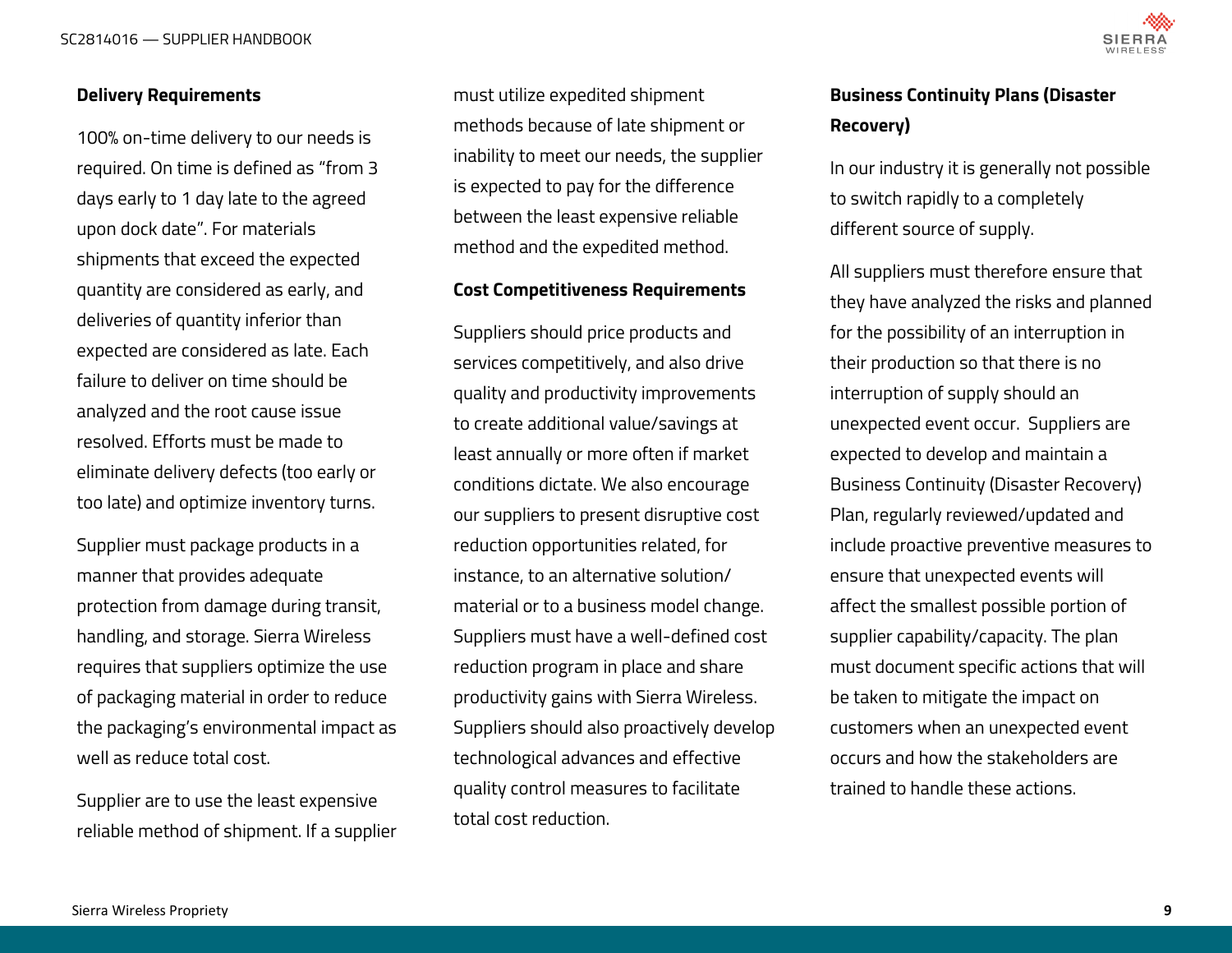

<span id="page-9-0"></span>The plan should be part of the supplier's business management system and be available for review by Sierra Wireless upon request.

As part of the Disaster Recovery Plan, suppliers should also work with their sub -contractors in order to avoid a disruption in their own supply chain.

#### **Teamwork and Cooperation**

Supplier organizations are responsible for understanding and disseminating information on Sierra Wireless' expectations and requirements. This important information should reach everyone in the supply chain, including management and individual contributors. Along with the constructive engagement between Sierra Wireless and its suppliers towards satisfying our mutual end customers, we also need to establish trust in the integrity and capabilities of each organization. We view open communication as an integral part of a healthy relationship.

In practice, this means that suppliers should expect us to communicate with many people within their organizations. It also means that we (possibly accompanied by our customer and subject to prior notice) expect to be given the opportunity to visit supplier facilities and audit supplier processes relevant to our business relationship.

# **5.0 SUPPLIER MANAGEMENT**

### **Supplier Selection**

The process for selecting a supplier of goods or services must be objective and transparent.



Obtaining competitive bids is the normal and expected practice. Sierra Wireless performs evaluations of potential suppliers on multiple aspects (e.g. market positioning, technology, process control, financial stability, etc.) through various methods (e.g. questionnaire, audit, market intelligence, benchmarking, etc.). Suppliers are expected to be cost competitive in the market, meet on-time delivery and capacity requirements, and more generally support the high level requirements summarized in this document as well as any criteria communicated within the context of Requests for Proposals or Quotations. Suppliers must maintain an effective quality management system, support value-added programs and quality improvement/cost reduction initiatives. Suppliers must have the financial and technical ability to meet current as well as forecasted requirements.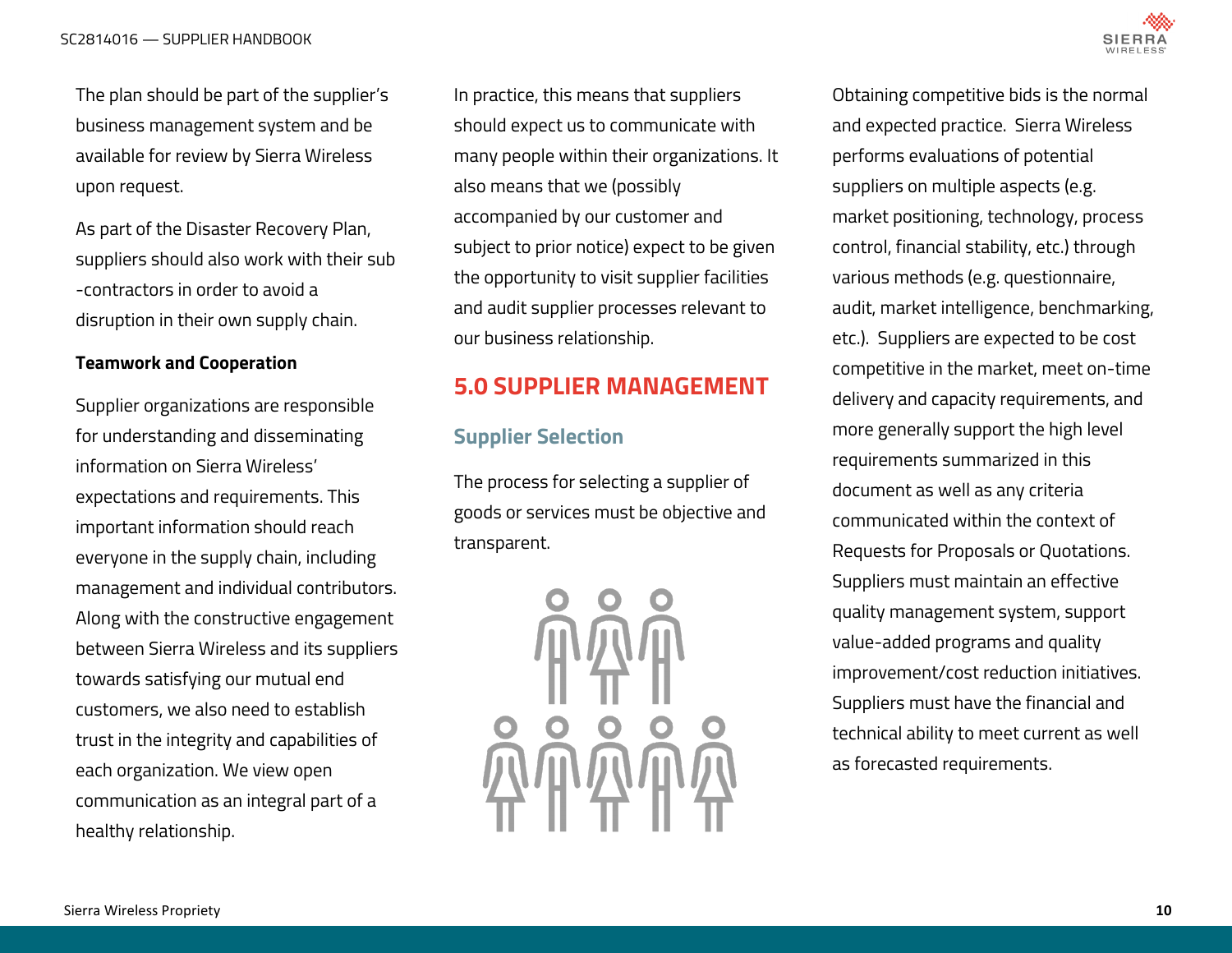

# <span id="page-10-0"></span>**Supplier Performance Rating**

Sierra Wireless has developed a supplier rating system to measure key component suppliers in the areas of quality, logistics, technology and purchasing, etc. The purpose of the supplier rating is to provide the supplier an assessment of their performance against established Sierra Wireless criteria. The supplier performance is tracked monthly and is frequently reviewed to ensure that suppliers comply with Sierra Wireless' requirements. There are six (6) criteria, equally weighted, assessing the following:

- 1. **Purchasing:** Global Supply Agreement status, Commercial Support, Competitive Price, Terms and Conditions, Component Portfolio interest (when applicable).
- 2. **Quality:** High Quality Impact/Quality Issues, IQC Performance (LAR), FA Support, DPPM Performance, Audit

Performance and Continuous Improvement Project.

- 3. **Logistic performance:** On-Time-Delivery and flexibility
- 4. **Technical:** Technical Support, Technical Performance and Technical Roadmap

# **Supplier Performance Rating Categories**

#### **Preferred Status:** 90 – 100

Suppliers that maintain a score of 90 or greater for six (6) consecutive months will be designated as a Preferred Supplier and given first-quote opportunities on new programs at the discretion of Sierra Wireless. Other benefits may include early participation in new project development.

#### **Acceptable Status:** 70 – 89

Suppliers with scores from 70 to 89 will be awarded new business whenever possible and are not required to develop and implement an improvement plan to

raise their score. However, the supplier is encouraged to improve their score to reach Preferred status.

#### **Under Review Status**: 50 – 69

Suppliers that score from 50 to 69 will not be awarded new business. Performance details will be provided to the supplier for their use in the development of an improvement plan to increase their supplier score. The effectiveness of the improvement plan will be monitored by Sierra Wireless for three (3) consecutive months. If there is no improvement in that time; a new improvement plan will be required with additional monitoring. If after six (6) months with no improvement, the supplier will be placed in Disqualified Status.

#### **Disqualified Status:** 49 and below

Suppliers with scores 49 or lower will not be awarded new business and will be removed as a supplier of Sierra Wireless at their discretion.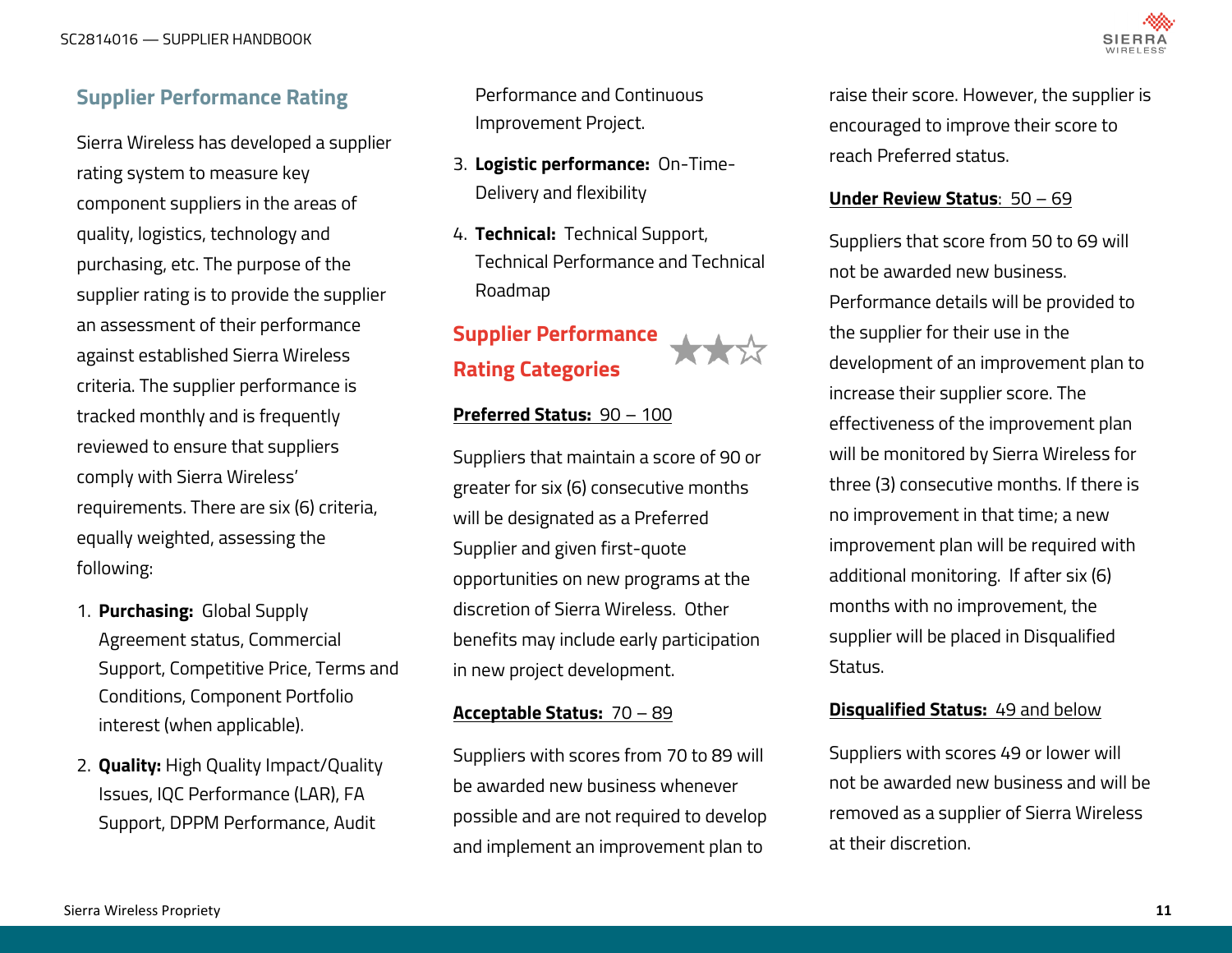# <span id="page-11-0"></span>**6.0 LEGAL DOCUMENTS**

Business terms agreed between Sierra Wireless and its suppliers are formalized in such documents as:

# **Non-Disclosure Agreements (NDA)**

Sierra Wireless requires that all suppliers complete and return a Non-Disclosure Agreement (NDA) to protect both Sierra Wireless and suppliers in the event that confidential information is exchanged in the course of normal business activities. This agreement must be in place and reflect the appropriate language in advance of any information exchange. Sierra Wireless will initiate the process by providing to suppliers the NDA template.

# **Global Supply Agreements (GSA)**

The GSA is a negotiated document, which defines the business terms between Sierra Wireless and the supplier of components.





The purpose of the GSA is to govern the activities between the two parties with respect to supplier qualification, part/ component qualification, product quality and purchasing requirements including:

- 1. Price
- 2. Warranty
- 3. Reporting
- 4. Liability
- 5. Intellectual property rights
- 6. Representation
- 7. Infringement claim indemnification

Sierra Wireless will provide the GSA template to suppliers. The GSA is negotiated and agreed to between suppliers and Sierra Wireless. Sierra Wireless is a fabless company and requests its authorized manufacturing partners to act for and on behalf of Sierra Wireless in the execution of the GSA agreement as agreed between the component supplier and Sierra Wireless.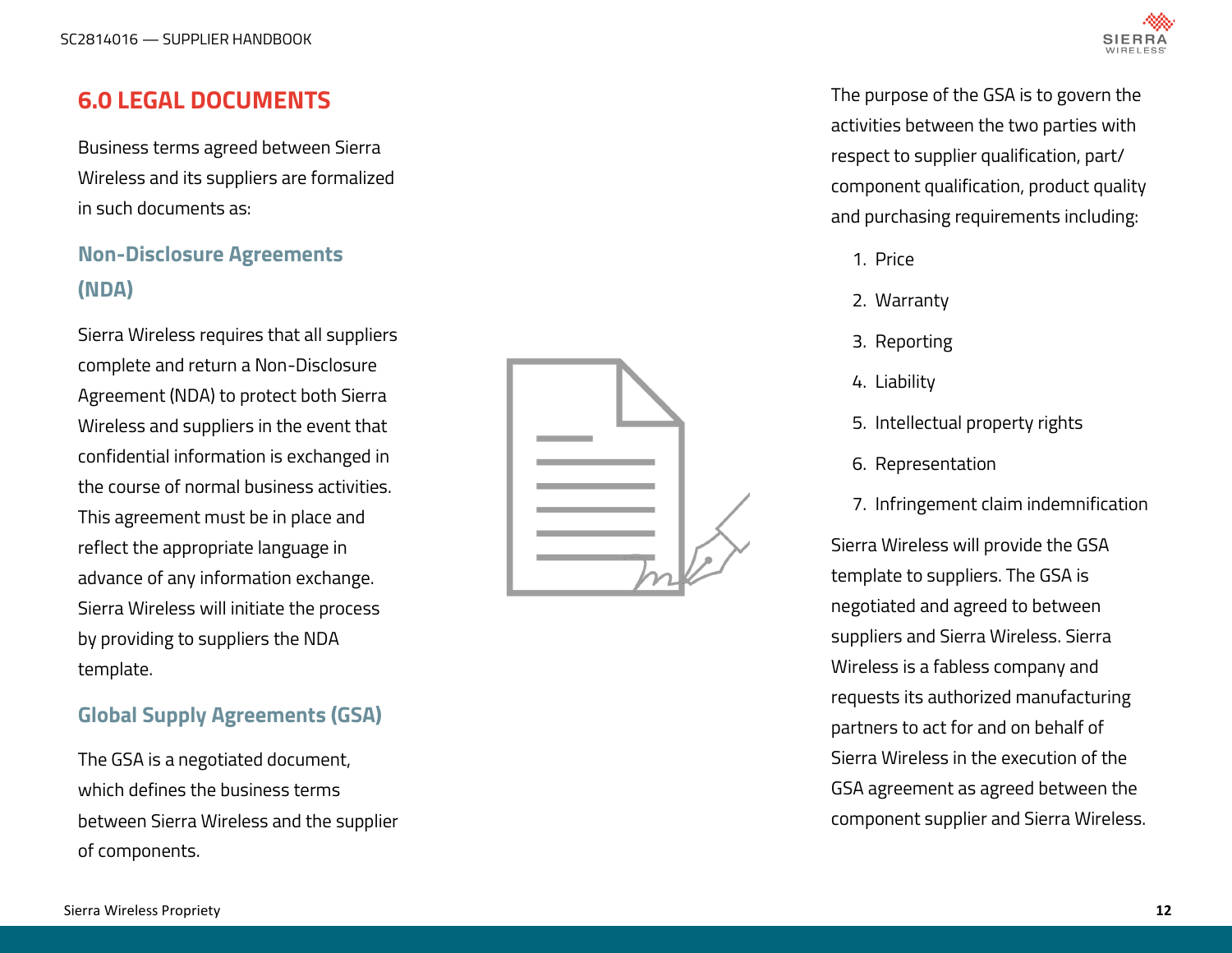

### <span id="page-12-0"></span>**Master Quality Agreements (MQA)**

The MQA is negotiated by Sierra Wireless with supplier as an intermediary step to cover quality topics until the GSA negotiation is completed. More specifically the purpose of the MQA is to govern the activities between the two parties with respect to supplier qualification, part/component qualification and product quality.

Sierra Wireless will provide the MQA template to suppliers. The MQA is negotiated and agreed to between suppliers and Sierra Wireless. Sierra Wireless is a fab-less company and requests its authorized manufacturing partners to act for and on behalf of Sierra Wireless in the execution of the MQA agreement as agreed between the component supplier and Sierra Wireless.



# **Master Service Agreements (MSA)**

The MSA is a negotiated document, which defines the business relationship between Sierra Wireless and the supplier of services object of various Statements of Work (SOW) attached to the MSA. Sierra Wireless will provide the MSA template to suppliers.

Such negotiated Agreements address more precisely the specifics of the business relationship with the supplier and take precedence on the general provisions described in this supplier handbook.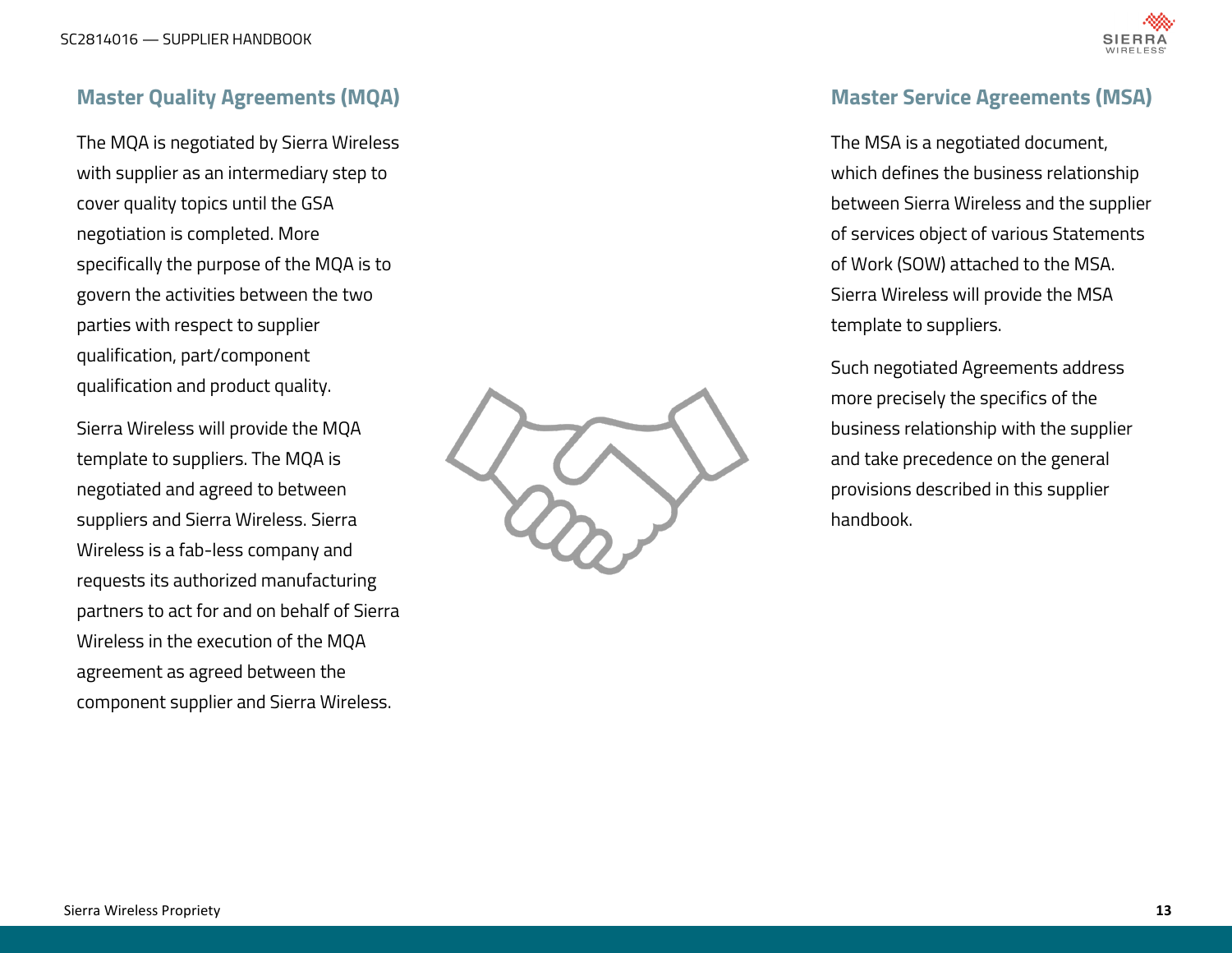

# <span id="page-13-0"></span>**7.0 ADDRESSES TO FACILITIES**

As issues, concerns or questions arise; please see our contact information in each region. We welcome your feedback and look forward to working with you.

| <b>CANADA - RICMOND</b>                | <b>HONG KONG</b>                                                           |  |  |
|----------------------------------------|----------------------------------------------------------------------------|--|--|
| (HEADQUARTERS)                         | Units 525-530, 5/F, Core                                                   |  |  |
| 13811 Wireless Way                     | Building 2                                                                 |  |  |
| Richmond, British Columbia             | No. 1 Science Park West                                                    |  |  |
| V6V 3A4                                | Avenue                                                                     |  |  |
|                                        | Hong Kong Science Park,                                                    |  |  |
| Tel: 604.231.1100<br>Fax: 604.231.1109 | <b>Shatin, New Territories</b><br>Hong Kong, People's Republic<br>of China |  |  |
|                                        | Tel: +852.2824.0254<br>Fax: +852.2158.2751                                 |  |  |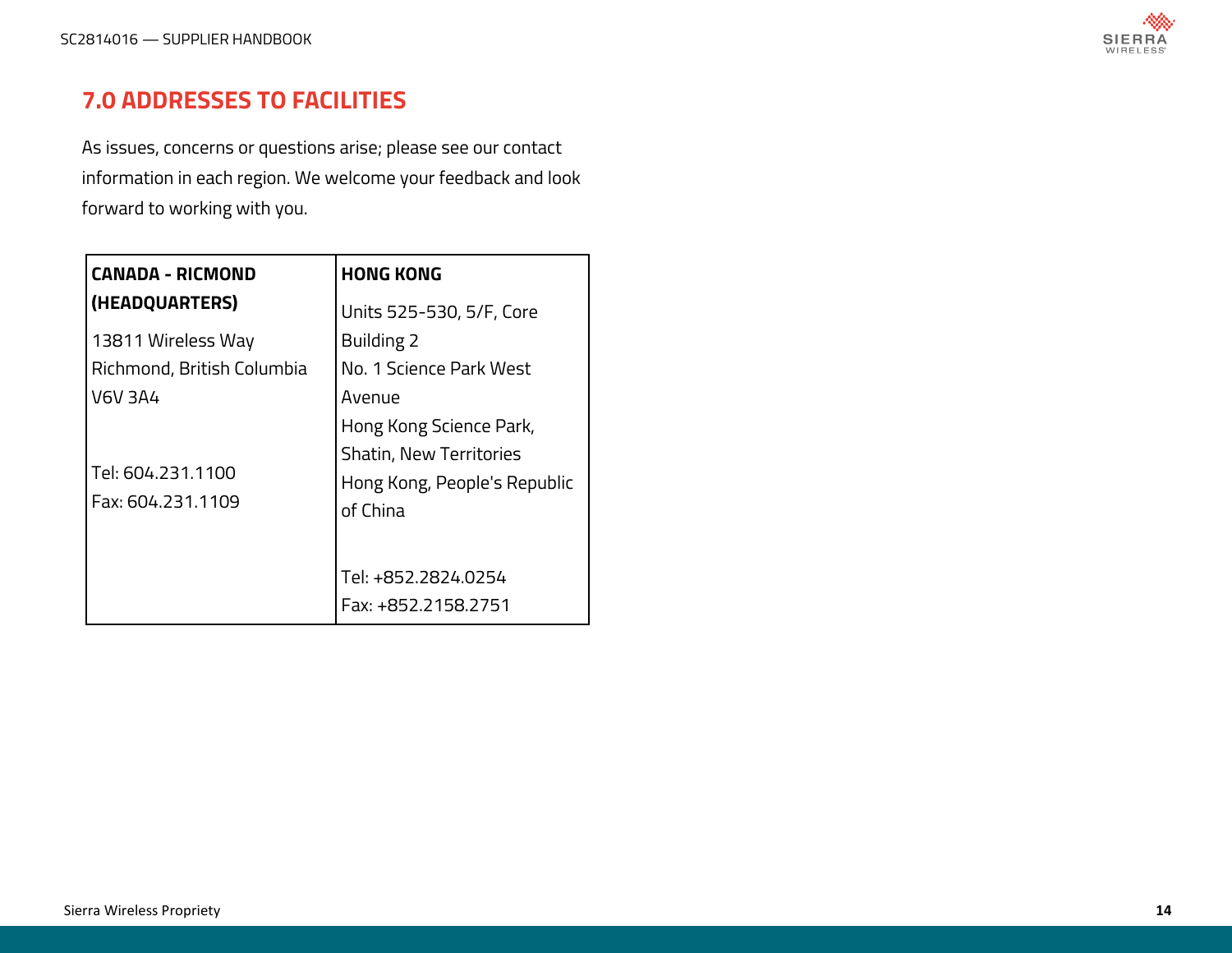

# <span id="page-14-0"></span>**APPENDIX: PURCHASING POLICY**

### **1. Purpose**

The purpose of the Sierra Wireless Purchasing Policy (the "Policy") is to establish standards and expectations regarding procurement activities and interactions with our suppliers and service providers. The Policy should be read in conjunction with the Sierra Wireless purchasing processes as outlined in our Quality Management System, Agile (Document #SC2814028 and #SC2814001) which describe the roles, responsibilities, procedures for supplier selection, procurement, negotiation, contracting, approvals and payment. In the case of any conflict between the Sierra Wireless purchasing processes (Document #SC2814028 and #SC2814001) and this Purchasing Policy, the provisions of this Purchasing Policy shall prevail.

On a global basis, purchased goods and services are Sierra Wireless' largest expense area.

With this in mind, it is imperative that the Company uses its purchasing leverage to ensure that goods and services are procured with maximum value for the company, which includes lowest possible total cost of ownership (TCO), quality adherence, and with optimal contractual terms and conditions (e.g. service and delivery terms).

### **2. Scope**

This Policy applies to all employees and independent contractors of Sierra Wireless, Inc. and its subsidiaries and affiliated companies (collectively, "Sierra Wireless" or the "Company") who purchase materials, goods or services in the course of conducting business.

### **3. Policy**

Sierra Wireless strives to obtain the best value for the materials, goods, and services that it purchases and to maintain the highest ethical standards in conducting business with suppliers. Value includes price, quality, services, contractual terms and conditions or other strategic considerations.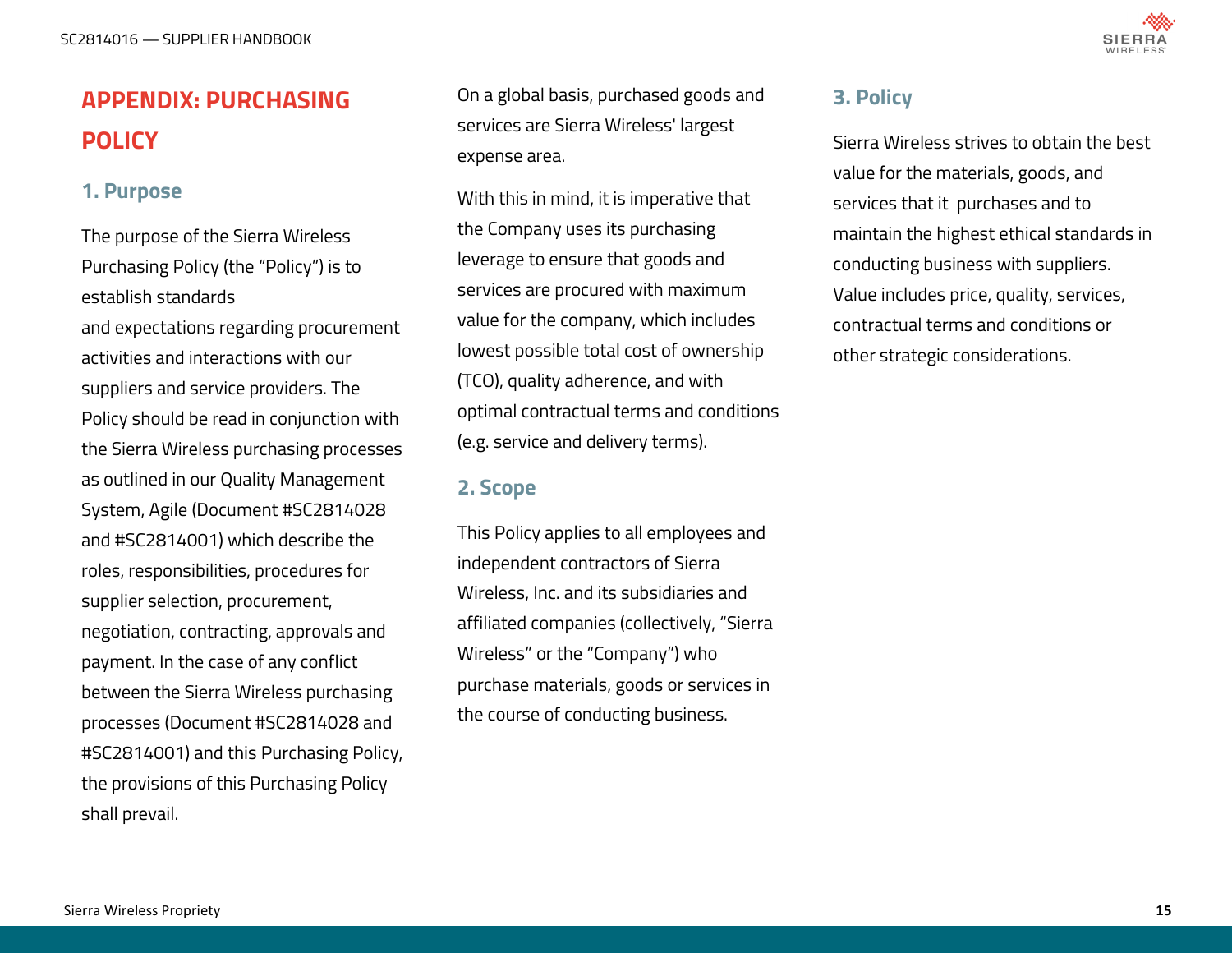

### <span id="page-15-0"></span>**4. Guiding Principles**

- a) Approved purchasing processes must be used in every case to ensure that suppliers are selected objectively. All purchases, including commitments to buy and related activities will be handled by the Purchasing Department and documented through legal agreements and purchase orders, unless otherwise defined in the approved purchasing processes.
- b) The process for selecting a supplier for goods or services must be objective and transparent. Obtaining competitive bids using mechanisms such as Requests for Quotations or Proposals is the normal and expected practice in order to ensure that Sierra Wireless obtains the best value. Executing these processes as well as negotiating pricing and contractual terms and conditions on behalf of the Company is the

responsibility of the Purchasing Department.

- c) Suppliers invited to tender must be treated fairly and receive the same accurate information. Favoritism based on personal relationships or pre-existing business relationships or any other factor that is not rooted in objectivity is not acceptable.
- d) All spending commitments, for the entire value of the purchase, must be approved in accordance with the Company's corporate authority limits (Please note that the RSS application requires your manager's approval of the purchase order even if purchase order request is within the requestor's authority limit).
- e) Sierra Wireless employees shall act in accordance with the Company's corporate policies, including the Code of Business Conduct, and comply with laws and regulations

applicable to our business in dealing with suppliers and service providers.

- f) Sierra Wireless employees shall not misuse the Company's name, their position within the Company or relationships with suppliers or service providers to realize a personal gain or benefit.
- g) Sierra Wireless employees shall avoid any interactions, relationships or situations that would give rise to a conflict of interest or the appearance of conflict. A conflict of interest occurs when your private interest interferes in any way with the interest of the Company and that may make it difficult for you to perform your work objectively or affect your judgment.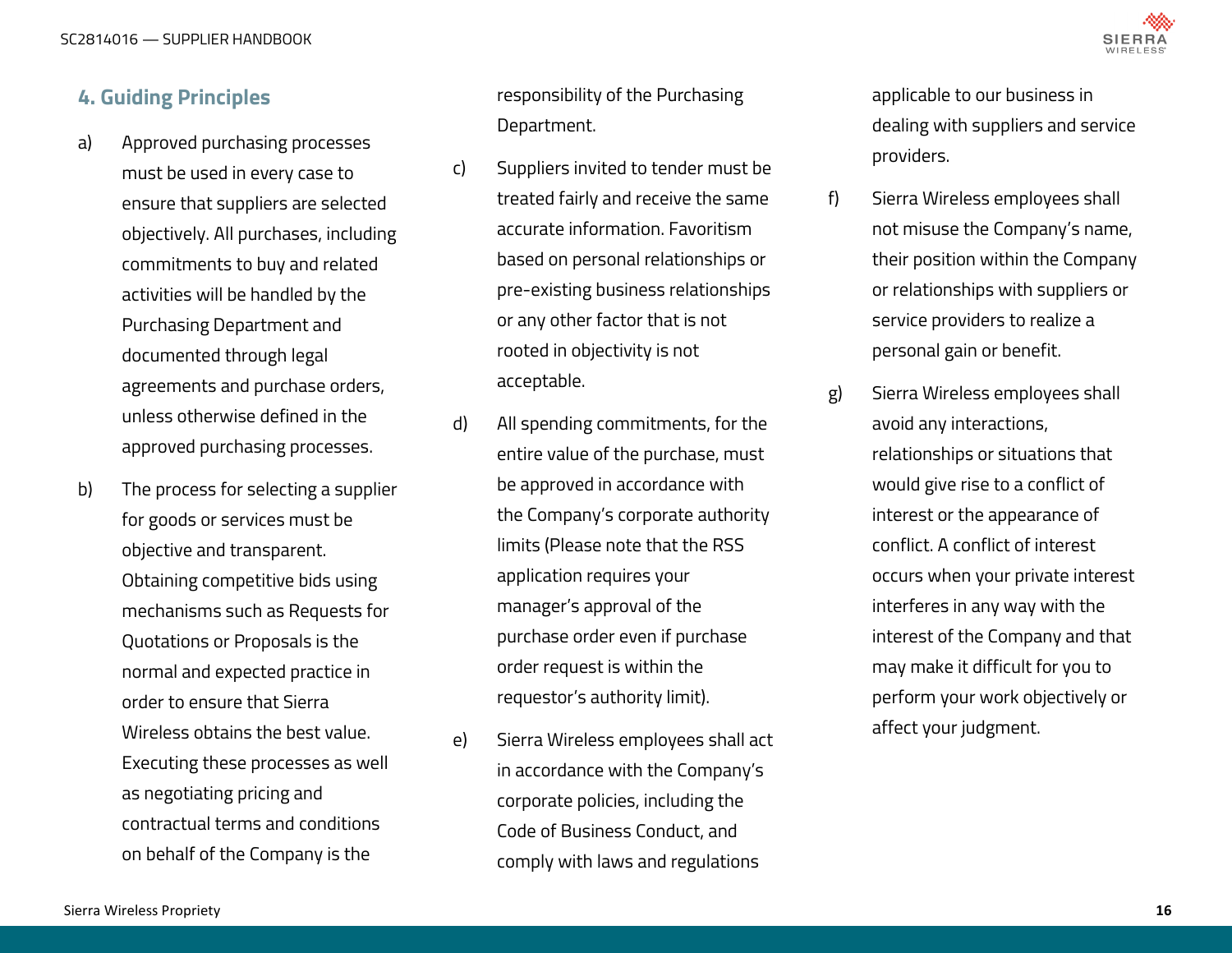- h) Acceptance of gifts, gratuities, favors or personal benefits is not allowed, be it money, goods, services, entertainment, hospitality or any other form of gift, from a supplier, a service provider, or anyone attempting to develop a business relationship with Sierra Wireless. No exception will be made unless:
	- The gift is of nominal value, for example, a small promotional item bearing the supplier's identity;
	- The gift does not compromise or appear to compromise our ability to conduct business with integrity and objectivity;
	- The receipt of the gift has been authorized by the recipient's manager.

i) The confidentiality of information received in the course of doing business with

> suppliers must be respected at all times. In particular, it is our policy that the business affairs of the Company, including offers provided by suppliers, are confidential and should not be discussed with anyone outside the organization.

- j) Sierra Wireless promotes socially responsible procurement, taking environmental protection and sustainability into account.
- k) Where unforeseen events or claims arise as a result of purchasing activities conducted by the Company, Sierra Wireless will act promptly in response to the matter and investigate as well as enforce measures to prevent their reoccurrence.

i) Sierra Wireless expects its suppliers and service providers, worldwide, to act in an ethically and socially responsible manner, including when they are dealing with subcontractors. This requirement will be integrated into supplier contracts.